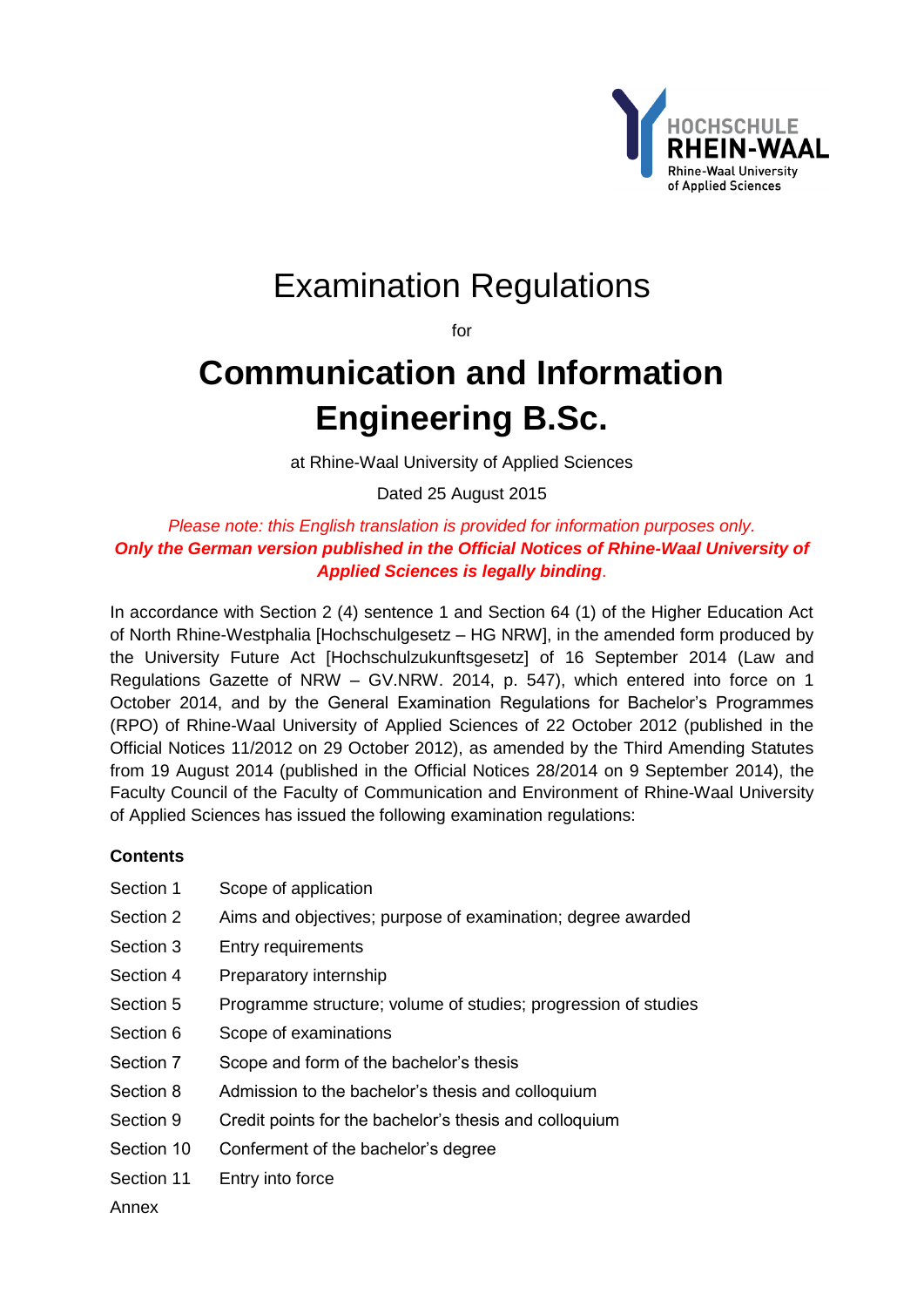#### **Section 1 Scope of application**

<span id="page-1-0"></span>These examination regulations shall apply to the English-taught bachelor's degree programme Communication and Information Engineering of the Faculty of Communication and Environment of Rhine-Waal University of Applied Sciences, in conjunction with the General Examination Regulations for Bachelor's Programmes [Rahmenprüfungsordnung; hereinafter "RPO"] of Rhine-Waal University of Applied Sciences. These examination regulations govern the standard seven-semester mode of study (full-time study), the ninesemester dual-vocational mode of study (dual study), and the nine-semester part-time mode of study for working professionals [berufsbegleitendes Studium].

#### **Section 2 Aims and objectives; purpose of examination; degree awarded**

<span id="page-1-1"></span>(1) The bachelor's examination concludes the degree programme, constitutes a first academic and scientific qualification towards a career, and entitles the holder to continue their studies in a master's degree programme. The aims and objectives for this bachelor's programme are outlined in Section 3 RPO. A strong command of the English language is key to achieving success in this degree programme, as it provides the essential basis for this programme's continuous goal of broadening and deepening students' technical language and communication skills.

(2) The academic degree "Bachelor of Science", abbreviated as "B.Sc.", shall be awarded for successfully completing the bachelor's examination.

#### **Section 3 Entry requirements**

<span id="page-1-2"></span>(1) The general entry requirements for bachelor's degree programmes are outlined in Section 4 RPO.

(2) A "related or comparable programme of study" within the meaning of Section 4 (6) RPO is defined as any undergraduate (bachelor's or German 'Diplom') degree programme at a university or university of applied sciences in Germany if that programme's content predominately falls under the umbrella of either communications engineering or electrical engineering.

(3) Sufficient proficiency in English can be demonstrated by submitting a valid and recognised language certificate equivalent to CEFR level B2 (Common European Framework of Reference for Languages). Generally, the following language tests and scores are accepted as valid proof:

| $\overline{\phantom{0}}$ | <b>IELTS:</b> | 6.0 or better |
|--------------------------|---------------|---------------|
|                          | TOEFL (iBT):  | minimum 80    |
|                          | TOEFL (PBT):  | minimum 550   |
|                          | TOEFL (CBT):  | minimum 213   |

(4) Exempted from this language certificate requirement are applicants who have acquired English language proficiency equivalent to level B2 over the course of earning their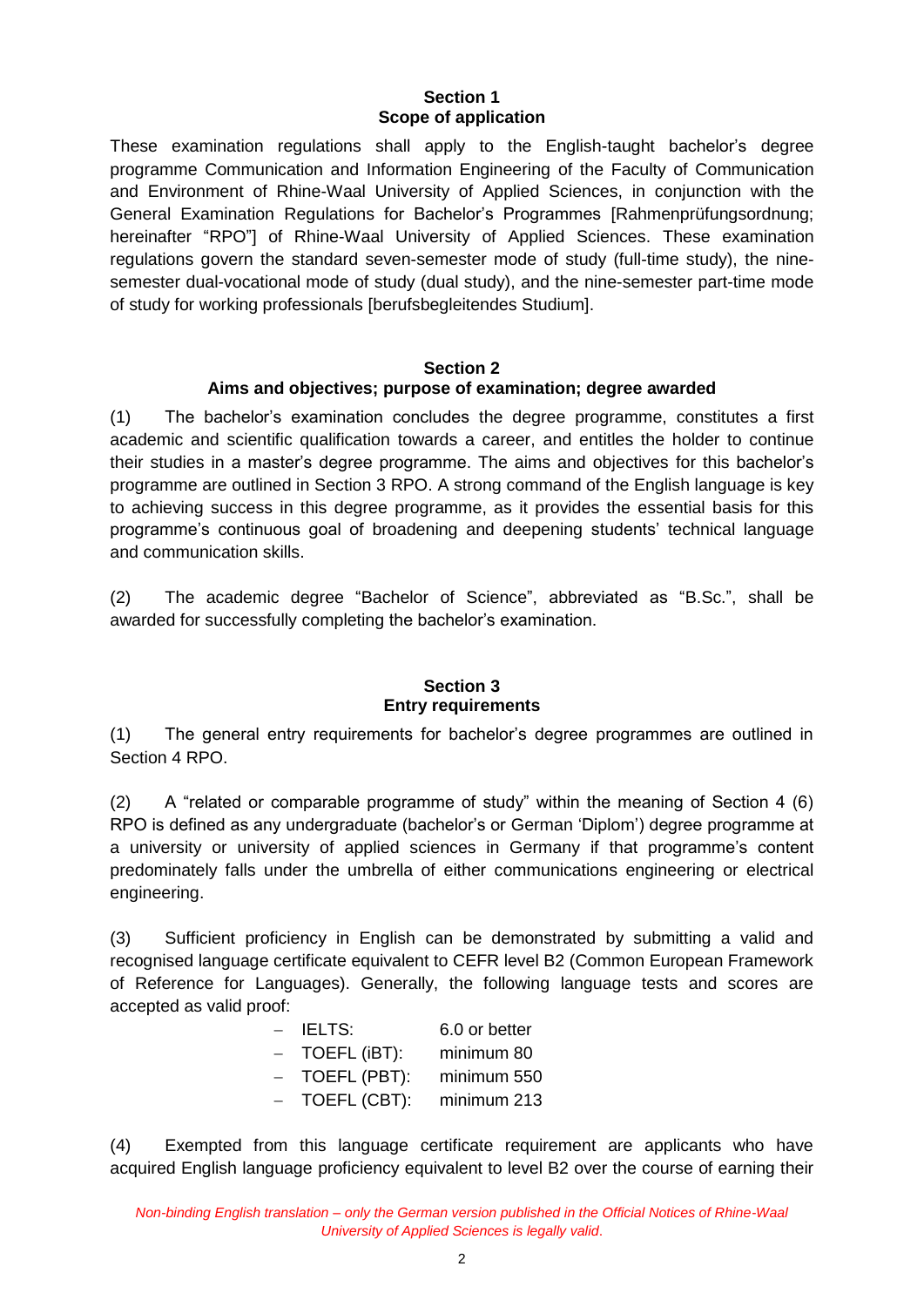university entrance qualification [Hochschulreife] at a secondary school in Germany. This is considered the case when an applicant has successfully completed at least seven years of English at a German secondary school and earned a final cumulative mark of at least "sufficient" (4.0 or better) for the subject.

#### **Section 4 Preparatory internship**

<span id="page-2-0"></span>Students in this degree programme are required to complete an eight-week preparatory internship (within the meaning of Section 4 (3) RPO) at an extramural company, public authority or other organisation and in a context relevant to the curriculum. The internship should familiarise the student with questions and matters relating to engineering.

### **Section 5 Programme structure; volume of studies; progression of studies**

<span id="page-2-1"></span>(1) This degree programme has a total volume of study of 136 credit hours [Semesterwochenstunden – SWS].

(2) In accordance with the framework outlined in Section 6 (5) RPO, the modules of this programme comprise a total sum of 210 credit points (hereinafter "CP").

(3) All modules and examinations shall be conducted in English. An exception to this rule applies to elective modules, for on a case-by-case basis and with the consent of the Examination Board, students enrolled in Communication and Information Engineering B.Sc. may be permitted to complete German-taught elective modules from other degree programmes. In the case of the required Interdisciplinary Project, students are also permitted to participate in projects that use German as the common language.

(4) An integral part of the dual study programme is on-the-job vocational training that occurs over the first four semesters of study and is subject to contractual agreement between the student and the company providing the training. Both the vocational training position and the company must have a clear relevance to this field of study. The Faculty of Communication and Environment shall be responsible for assessing the relevance of a proposed dual study contract. In the 'dual phase' of study, the regular content of the first two semesters is taught over the course of four semesters instead. During this phase, the dual study student spends two weekdays studying at the university and three weekdays receiving vocational training at the company. The dual phase concludes with a comprehensive examination, in German, conducted by the respective German Chamber of Industry and Commerce before the start of the fifth semester.

(5) The part-time mode of study [berufsbegleitendes Studium] allows working individuals to continue their profession while studying on a part-time basis. Students who enrol with this mode of study are able to follow the dual study progression. In other words, the regular content of the first two semesters is taught over the course of four semesters instead. During this time, the part-time student's work week is divided into two days of study at the university and three days at their place of employment. After these first four semesters of study, the part-time student becomes responsible for organising the remaining study requirements around his/her work schedule.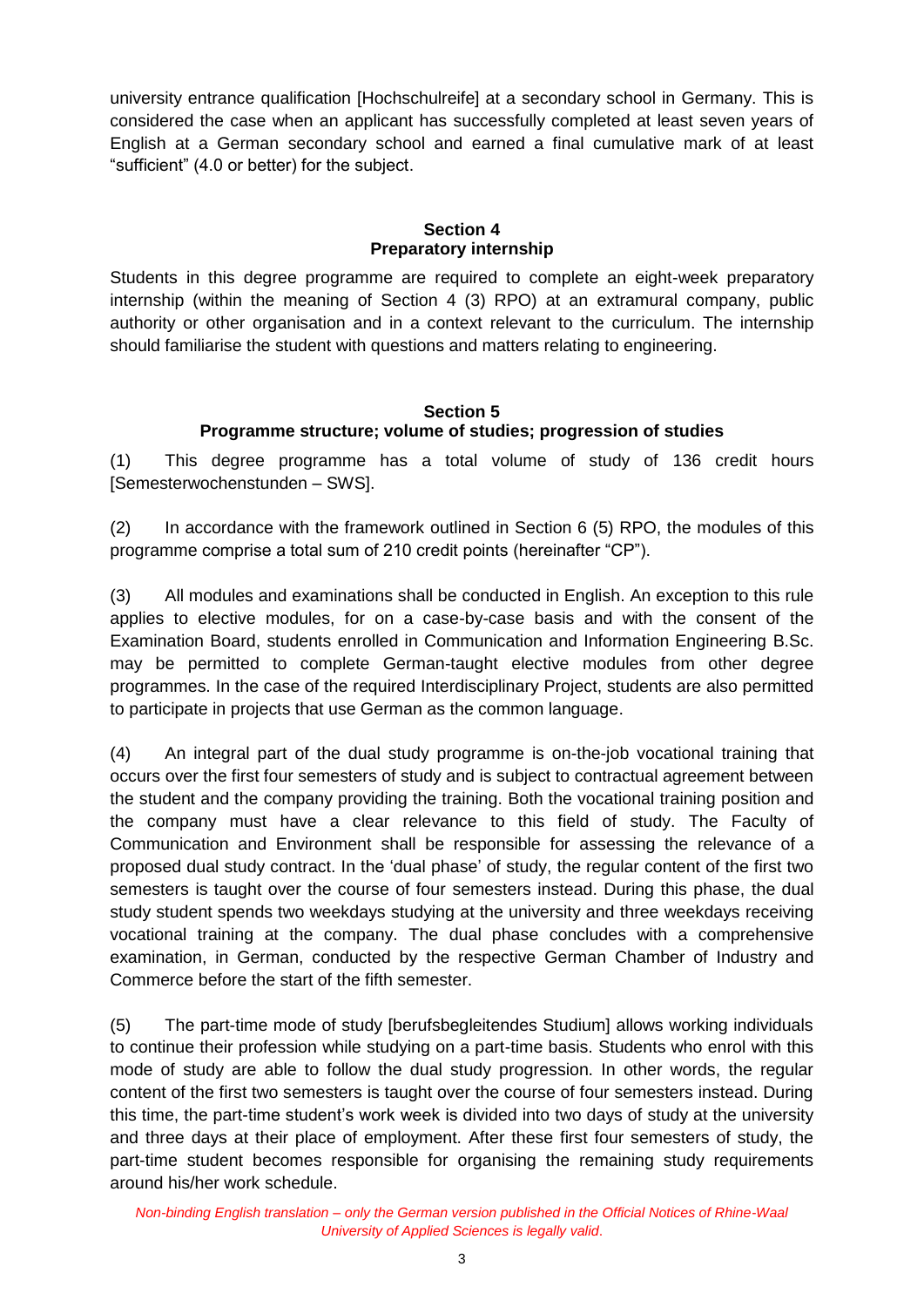(6) Additional information about the structure and progression of the programme, as well as about the type, form and scope of modules, can be found in the study and examination schedule in the annex of these examination regulations. For details about a module's qualification aims, content and most commonly offered modes of examination, please refer to the descriptions in the module guide, which is available in the dean's office for all students and staff to review.

### **Section 6 Scope of examinations**

<span id="page-3-0"></span>(1) In individual course units within modules, students may be required to complete a pass/fail certificate requirement (Section 20 RPO) before being permitted to sit a written examination. This can occur for modules which require students to pass both a certificate and a written examination.

(2) The time allotted to students for a written examination is based on the CP value of the respective course unit(s) and generally will not exceed 180 minutes. If a module uses a combination of examination types within the meaning of Section 14 (3) RPO, then the allotted time can be reduced accordingly.

(3) An oral examination generally lasts at least 15 minutes, but no more than 30 minutes per student.

(4) The text portion of an assignment, term paper or project should not exceed 30 DIN A4 pages in length (not including annexes).

(5) Assignments, term papers and projects can be permitted in the form of group work if each student's individual contribution fulfils the requirements in Section 23 (1) RPO and is clearly distinguishable and thus assessable due to clear delimitation by section, page numbers or other criteria that ensure distinct identification of each student's separate contribution. The text portion of each student's individual contribution should not exceed 20 DIN A4 pages.

#### **Section 7 Scope and form of the bachelor's thesis**

<span id="page-3-1"></span>(1) As a rule, the text portion of the thesis should be between 40 and 60 DIN A4 pages in length (not including annexes). The thesis may also be supplemented with other media, provided they are appropriate and helpful for documenting the thesis contents in accordance with the assigned task. In this case, the text portion of the thesis (not including annexes) may have less pages than the minimum requirement defined in sentence 1.

(2) The thesis can also be permitted in the form of group work if each student's individual contribution fulfils the requirements in Section 23 (1) RPO and is clearly distinguishable and thus assessable due to clear delimitation by section, page numbers or other criteria that ensure distinct identification of each student's separate contribution.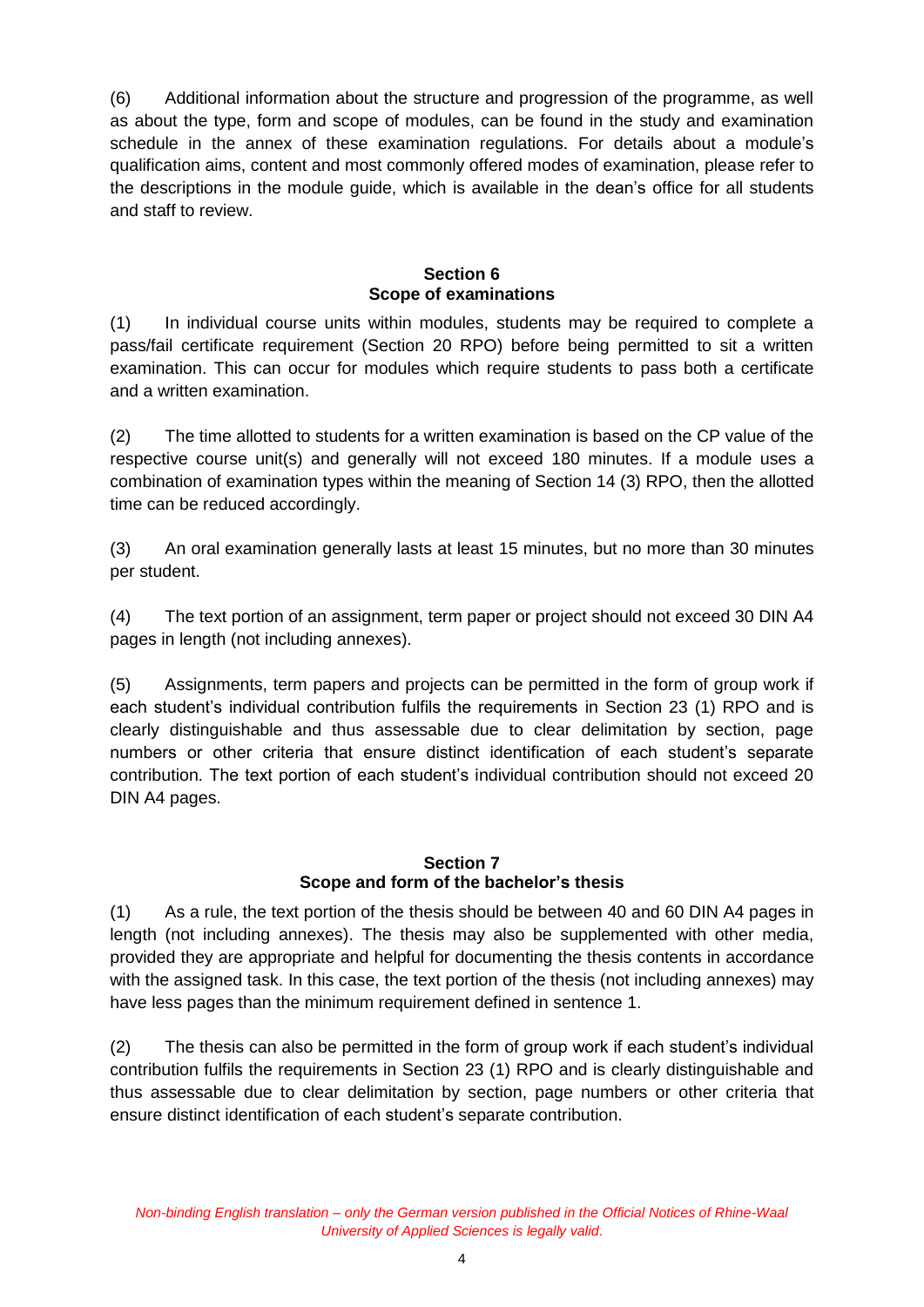#### **Section 8 Admission to the bachelor's thesis and colloquium**

<span id="page-4-0"></span>(1) In conjunction with the general prerequisites for admission to the thesis (Section 24 (1) RPO), students must show that they have acquired 175 CP.

(2) In conjunction with the general prerequisites for admission to the colloquium (Section 27 (2) RPO), candidates must show that they have acquired 207 CP.

## **Section 9 Credit points for the bachelor's thesis and colloquium**

- <span id="page-4-1"></span>(1) Twelve CP shall be awarded for successfully passing the thesis.
- (2) Three CP shall be awarded for successfully passing the colloquium.

### **Section 10 Conferment of the bachelor's degree**

<span id="page-4-2"></span>The bachelor's degree specified in Section 2 (2) is officially conferred with the issuing of the bachelor's degree certificate (Section 30 (1) RPO).

#### **Section 11 Entry into force**

<span id="page-4-3"></span>Students who enrolled at Rhine-Waal University of Applied Sciences before winter semester 2015/16 are permitted to graduate with a degree in *Industrial Engineering, Specialization Communication and Information Engineering* until the start of winter semester 2019/2020. In this case, students are required to earn at least 15 CP in business-related modules.

These examination regulations shall enter into force on the day after their publication in the Official Notices [Amtliche Bekanntmachungen] of Rhine-Waal University of Applied Sciences.

Note: These examination regulations entered into force on 30 October 2015.